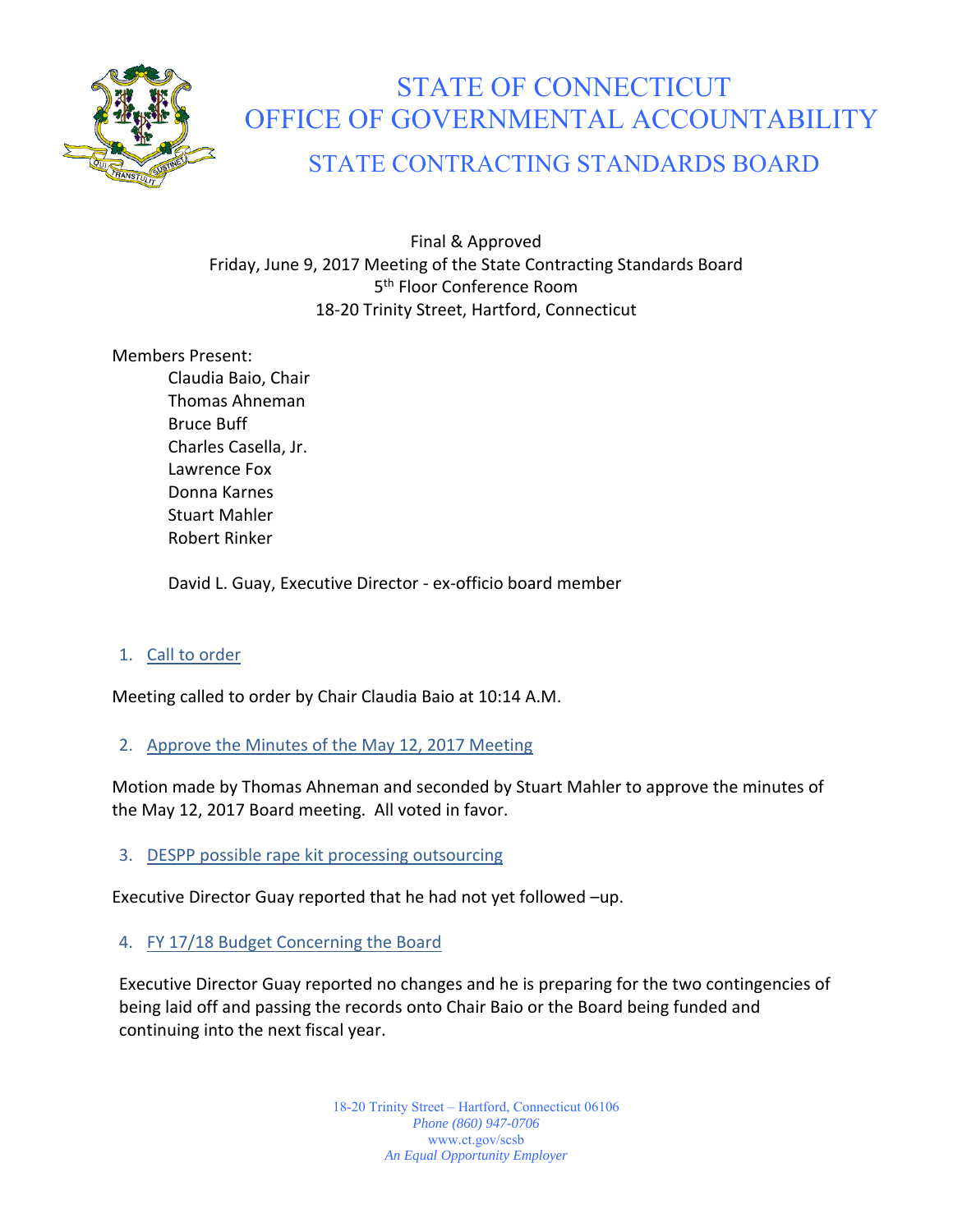# 5. Legislative bills concerning the State Contracting Standards Board

Executive Director Guay reported that he does not believe that any of the three bills concerning the Board passed.

# 6. Report from Privatization Contract Committee

Privatization Contract Committee Chair Baio reported that the Committee did not meet last month and will be meeting today.

## 7. Report of the Contested Solicitations and Awards Subcommittee

Subcommittee Chair Robert Rinker reported the Subcommittee does not currently have any pending matters before it.

# 8. Work Group Reports

a. Report from Data Analysis Work Group

Executive Director Guay reported that Data Analysis Work Group Chair Alfred Bertoline could not attend today's meeting, but would report that the Work Group is continuing to go through the responses received. Executive Director Guay also reported that he is continuing to do data entry for the work group.

Bruce Buff noted that he listened in to the Audit Work Group meeting this morning and that many of the conclusions are the same for the Data Analysis Work Group.

b. Report from Audits Work Group

Chair Thomas Ahneman reported the Audits Work Group met earlier today, June 9, 2017. Mr. Ahneman reported that the Work Group had received eight of the responses to the Audit Questionnaire and the Work Group had reviewed four at the meeting held this morning.

Mr. Ahneman reported that the consensus of the Audits Work Group is that the questionnaire needs to be refined.

Common threads from the questionnaires reviewed are training deficiencies and oversight, and the need for better procurement practices.

The Work Group had an opportunity to talk about the Connecticut Technical High School System Contract with the Pita Group. Responses were received from the Department of Administrative Services and the Attorney General in response to the Board's communications

> 18-20 Trinity Street – Hartford, Connecticut 06106 *Phone (860) 947-0706*  www.ct.gov/scsb *An Equal Opportunity Employer*